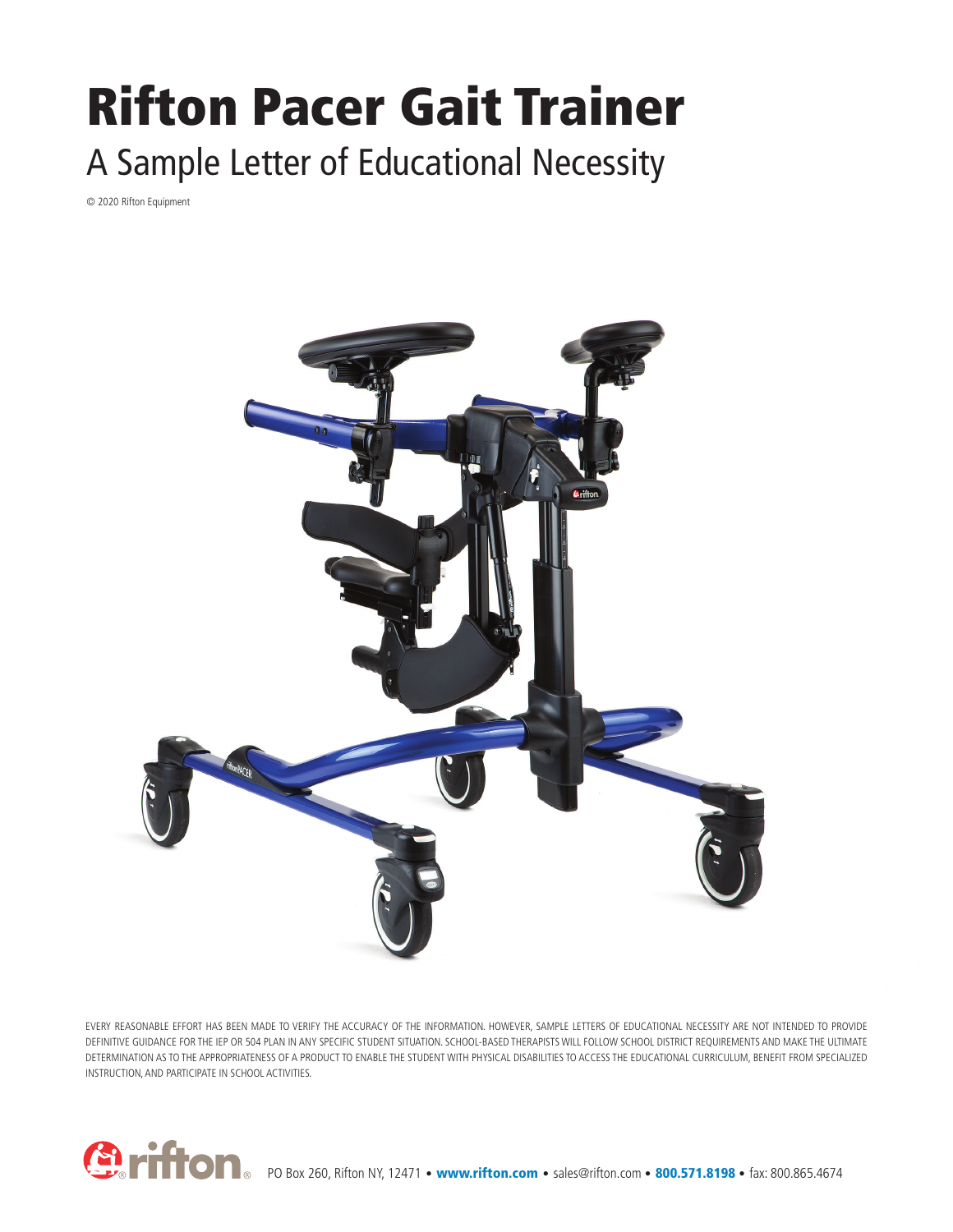# Rifton Pacer Gait Trainer

### Components of a letter of Educational Necessity

#### Student information:

Date:

Thomas Smith is a 16-year-old student in 11<sup>th</sup> grade, currently enrolled in a self-contained high school program that has a vocational component. Thomas receives occupational and physical therapy services on his IEP due to his orthopedic impairments. As part of Thomas's vocational transition process, a self-reported interest inventory was conducted. The results indicated his interest is in the hospitality industry following the completion of his high school program. Given concerns regarding Thomas's physical limitations, an assessment of his performance was conducted in order for him to meet his transition outcomes and IEP goals.

#### Explain the impact of student disability as this relates to a daily function essential for the school experience:

[This segment is included if approving decision-maker is of the same or similar health care discipline.] Thomas's medical diagnosis is cerebral palsy, GMFCS Level 4, MACS Level II. He presents with the following comorbidities: intellectual disability, visual impairment, expressive language discrepancy and is categorized with the educational disability multi-handicapped.

Thomas's physical impairments significantly impact his active participation at his job site and progress toward his transition outcomes and IEP goals. Due to Thomas's physical impairments secondary to cerebral palsy, he is unable to stand for a functional length of time (more than 5 minutes) and is unable to move in a small arc while standing as required to complete assigned tasks in the vocational setting. This negatively impacts Thomas's performance, on-the-job productivity and progress on his transition outcome and IEP goals.

#### Explain the educational relevance/necessity of the requested adaptive device:

To improve progress towards his transition outcomes that align with working in the hospitality industry, Thomas requires a device that will meet both the ability to stand and to move while standing, for a functional length of time to complete an activity or task.

Thomas's physical impairments and resulting needs can be remediated through the use of adaptive equipment to support standing and moving while standing. The requested device will enable greater independence and productivity at the job site; Thomas will be able to remain upright and mobile so he is able to complete his assigned work task.

Having access to the appropriate adaptive equipment supports Thomas's transition outcome as stated in his IEP: "Thomas will explore employment in the hospitality industry by job sampling at a hotel." It will also support his IEP goal of: "While standing, Thomas will fold, sort and stack 20 towels at his vocational site within 20 minutes, the time allotted by his employer."

#### Explain the specific adaptive device and components required to meet student needs:

A large Rifton Pacer with a dynamic upper frame, standard base, medium chest prompt, and large multi position saddle was trialed with Thomas on his job site. The goal of this device with its needed prompts is to bridge the gap between what Thomas has the ability to do in standing and the task demands of moving to the right and left. The device's configuration was designed to allow Thomas to stand safely and move around in order for him to access all of the tasks he is required to complete. Data collected on Thomas's performance in the device demonstrated how the device enabled him to meet the requirements of his assigned task at the job site.